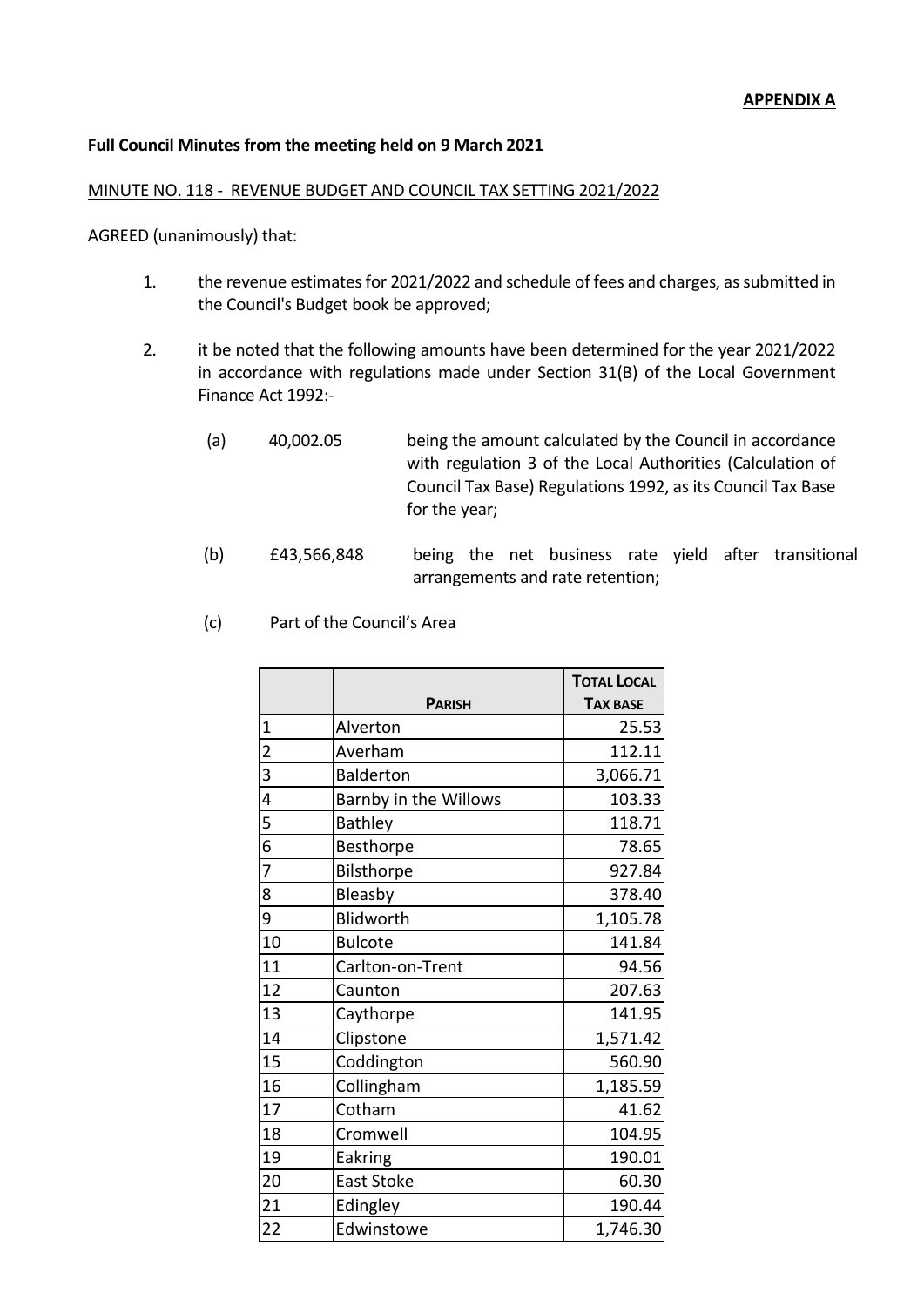|    |                           | <b>TOTAL LOCAL</b> |
|----|---------------------------|--------------------|
|    | <b>PARISH</b>             | <b>TAX BASE</b>    |
| 23 | Egmanton                  | 133.24             |
| 24 | Elston                    | 288.44             |
| 25 | Epperstone                | 278.33             |
| 26 | Farndon                   | 823.06             |
| 27 | Farnsfield                | 1,337.66           |
| 28 | Fiskerton-cum-Morton      | 424.41             |
| 29 | <b>Girton and Meering</b> | 53.98              |
| 30 | Gonalston                 | 51.49              |
| 31 | Grassthorpe               | 27.81              |
| 32 | Gunthorpe                 | 314.19             |
| 33 | Halam                     | 194.87             |
| 34 | Halloughton               | 41.06              |
| 35 | Harby                     | 119.91             |
| 36 | Hawton                    | 31.41              |
| 37 | Hockerton                 | 93.67              |
| 38 | Holme                     | 39.23              |
| 39 | Hoveringham               | 171.36             |
| 40 | Kelham                    | 87.58              |
| 41 | Kersall                   | 22.47              |
| 42 | Kilvington                | 13.07              |
| 43 | Kirklington               | 169.24             |
| 44 | Kirton                    | 116.99             |
| 45 | Kneesall                  | 90.74              |
| 46 | Langford                  | 40.65              |
| 47 | Laxton & Moorhouse        | 115.13             |
| 48 | Lowdham                   | 1,009.94           |
| 49 | Lyndhurst                 | 7.22               |
| 50 | Maplebeck                 | 46.63              |
| 51 | Meering                   |                    |
| 52 | Newark                    | 8,612.47           |
| 53 | North Clifton             | 72.42              |
| 54 | North Muskham             | 412.11             |
| 55 | Norwell                   | 215.47             |
| 56 | Ollerton and Boughton     | 2,883.72           |
| 57 | Ompton                    | 22.39              |
| 58 | Ossington                 | 40.64              |
| 59 | Oxton                     | 272.72             |
| 60 | Perlethorpe-cum-Budby     | 72.27              |
| 61 | Rainworth                 | 1,895.54           |
| 62 | Rolleston                 | 161.28             |
| 63 | Rufford                   | 234.42             |
| 64 | South Clifton             | 125.37             |
| 65 | South Muskham             | 197.16             |
| 66 | South Scarle              | 90.83              |
| 67 | Southwell                 | 2,924.96           |
| 68 | Spalford                  | 35.49              |
| 69 | Staunton                  | 27.62              |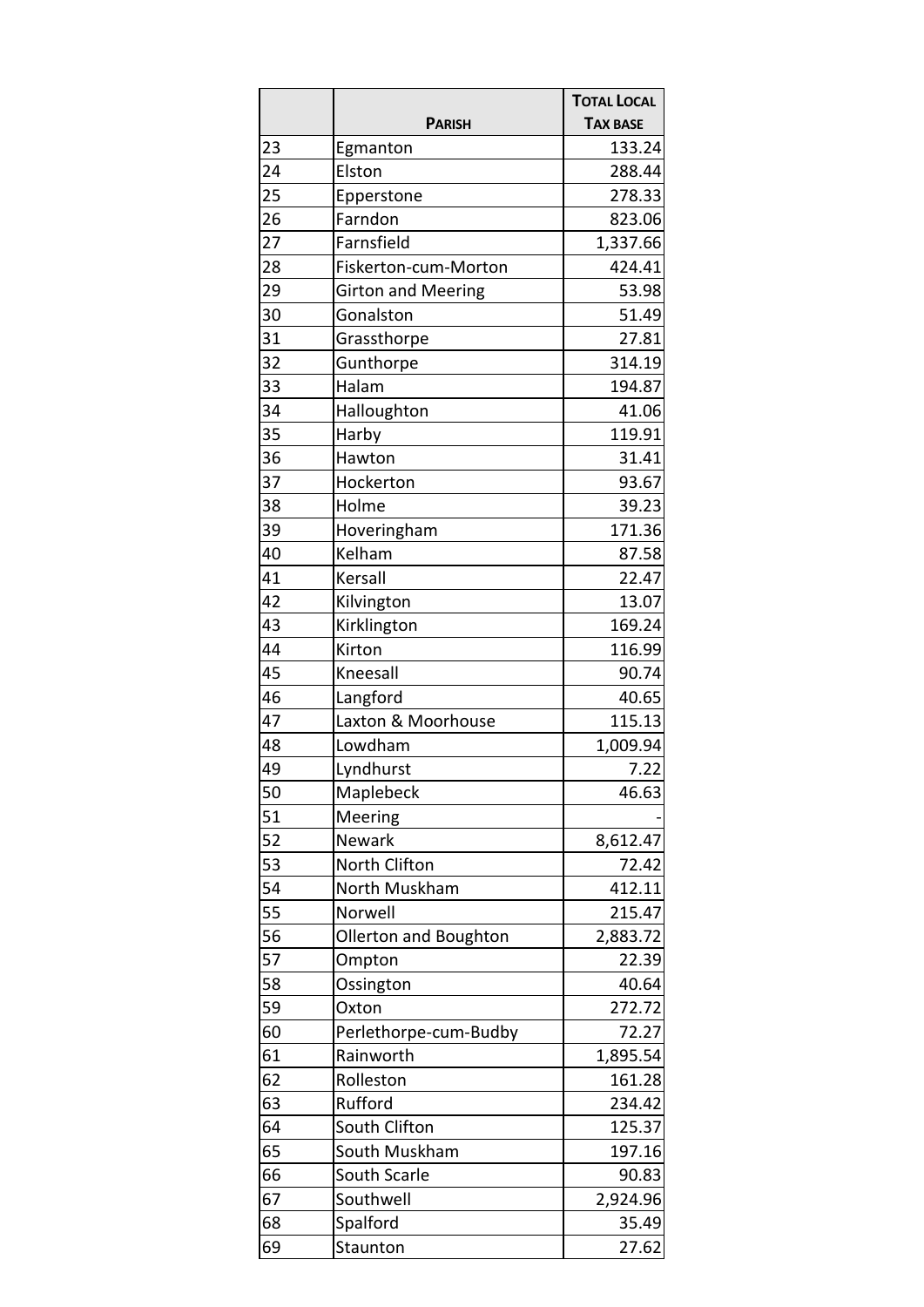|    |                      | <b>TOTAL LOCAL</b> |
|----|----------------------|--------------------|
|    | <b>PARISH</b>        | <b>TAX BASE</b>    |
| 70 | Staythorpe           | 40.38              |
| 71 | Sutton-on-Trent      | 521.32             |
| 72 | Syerston             | 90.92              |
| 73 | Thorney              | 93.53              |
| 74 | Thorpe               | 31.64              |
| 75 | Thurgarton           | 235.03             |
| 76 | Upton                | 192.49             |
| 77 | Walesby              | 432.82             |
| 78 | Wellow               | 188.22             |
| 79 | Weston               | 139.97             |
| 80 | Wigsley              | 47.53              |
| 81 | Winkburn             | 35.47              |
| 82 | Winthorpe            | 281.09             |
| 83 | Fernwood             | 954.28             |
| 84 | Kings Clipstone      | 122.13             |
|    | <b>Total Rounded</b> | 40,002.05          |

## **PARISHES GROUPED FOR PRECEPT PURPOSES**

| Averham, Kelham,          |        |
|---------------------------|--------|
| Staythorpe                | 240.07 |
| Kneesall, Kersall, Ompton | 135.60 |
| Winthorpe, Langford       | 321.74 |
| East Stoke, Thorpe        | 91.94  |

being the amounts calculated by the Council, in accordance with regulation 6 of the Regulations, as the amounts of its Council Tax base for the year for dwellings in those parts of its area to which one or more special items relate;

- 3. that the following amounts be now calculated by the Council for the year 2021/2022 in accordance with Sections 31 to 36 of the Local Government Finance Act 1992:-
	- (a) £47,972,920.00 being the aggregate of the amounts which the Council estimates for the items set out in Section 31A(2) to (4) of the Act;
	- (b) £32,055,440.00 being the aggregate of the amounts which the Council estimates for the items set out in Section 31A(3)(a) to (d) of the Act;
	- (c) £15,917,480.00 being the amount by which the aggregate at 3(a) above exceeds the aggregate at 3(b) above, calculated by the Council, in accordance with section 31A(4) of the Act, as its Council Tax requirement for the year;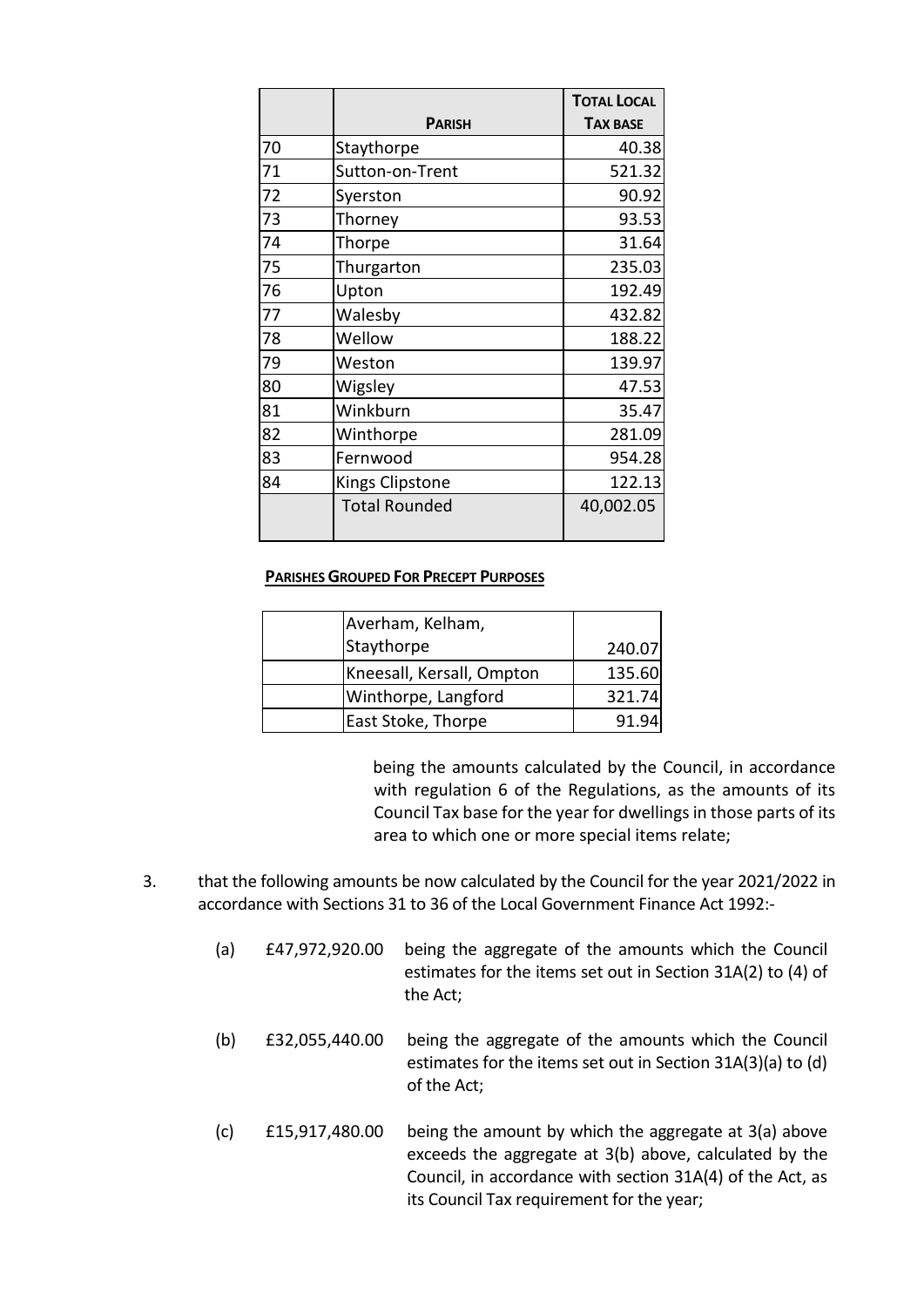- (d) £9,870,600.00 being the amount of Government Grants (£2,304,790) and net retained Business Rates (£7,565,810) which the Council estimates will be payable for the year into its general fund;
- (e) £411,640.00 being the amount which the Council has estimated in accordance with regulations issued under Section 97(3) of the Local Government Finance Act 1988 as its proportion of the surplus on the Council Tax Collection Fund;
- (f) £1,646,500.00 being the amount that the Council has determined to contribute to usable reserves;
- (g) £7,281,740.00 being the amount at 3(c) above less the amount at 3(d) above less the amount at 3(e) above plus the amount at 3(f) above calculated by the Council as its' net Council Tax requirement for the year.
- (h) £182.03 being the amount at 3(g) divided by the amount at 2(a), calculated by the Council in accordance with Section 34(2) of the Act, as the basic amount of its Council Tax for the year for dwellings in those parts of its area to which no special item relates.
- (i) £3,237,196.84 being the aggregate amount of all special items referred to in Section 34(1) of the Act, the Council resolves there being no other special items;
- (j)  $\pm 262.96$  being the amount at 3(g) above plus the amount at 3(i) above divided by the amount at 2(a) above calculated by the Council in accordance with Section 31B(1) of the Act, as the basic amount of its Council Tax for the year;
- (k)

|    |                       | <b>BASIC TAX</b> |
|----|-----------------------|------------------|
|    | <b>PARISH</b>         | (E)              |
| 1  | Alverton              | 182.03           |
| 2  | Averham               | $\ast$           |
| 3  | <b>Balderton</b>      | 285.91           |
| 4  | Barnby in the Willows | 217.16           |
| 5  | <b>Bathley</b>        | 194.83           |
| 6  | Besthorpe             | 274.74           |
| 7  | <b>Bilsthorpe</b>     | 258.37           |
| 8  | Bleasby               | 229.49           |
| 9  | Blidworth             | 252.03           |
| 10 | Bulcote               | 231.38           |
| 11 | Carlton-on-Trent      | 217.30           |
| 12 | Caunton               | 211.51           |
| 13 | Caythorpe             | 210.21           |
| 14 | Clipstone             | 281.51           |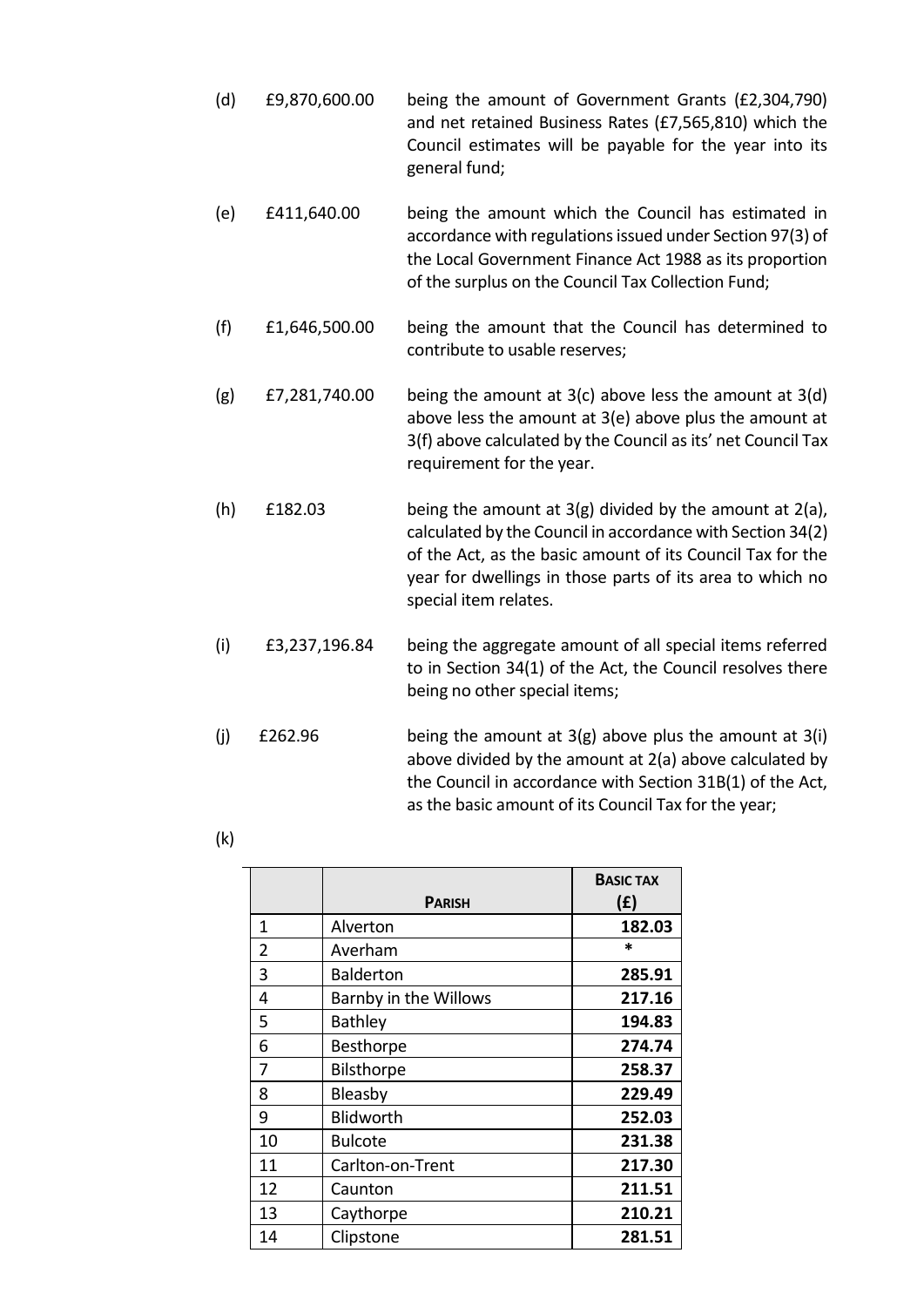|    | <b>PARISH</b>             | <b>BASIC TAX</b><br>(f) |
|----|---------------------------|-------------------------|
| 15 | Coddington                | 210.07                  |
| 16 | Collingham                | 219.16                  |
| 17 | Cotham                    | 182.03                  |
| 18 | Cromwell                  | 192.03                  |
| 19 | Eakring                   | 205.28                  |
| 20 | <b>East Stoke</b>         | ****                    |
| 21 | Edingley                  | 238.74                  |
| 22 | Edwinstowe                | 263.34                  |
| 23 | Egmanton                  | 200.79                  |
| 24 | Elston                    | 275.64                  |
| 25 | Epperstone                | 237.78                  |
| 26 | Farndon                   | 250.09                  |
| 27 | Farnsfield                | 245.42                  |
| 28 | Fiskerton-cum-Morton      | 201.23                  |
| 29 | <b>Girton and Meering</b> | 204.30                  |
| 30 | Gonalston                 | 182.03                  |
| 31 | Grassthorpe               | 182.03                  |
| 32 | Gunthorpe                 | 246.27                  |
| 33 | Halam                     | 202.56                  |
| 34 | Halloughton               | 184.47                  |
| 35 | Harby                     | 227.06                  |
| 36 | Hawton                    | 221.83                  |
| 37 | Hockerton                 | 219.40                  |
| 38 | Holme                     | 182.03                  |
| 39 | Hoveringham               | 258.49                  |
| 40 | Kelham                    | *                       |
| 41 | Kersall                   | **                      |
| 42 | Kilvington                | 182.03                  |
| 43 | Kirklington               | 219.85                  |
| 44 | Kirton                    | 233.32                  |
| 45 | Kneesall                  | **                      |
| 46 | Langford                  | ***                     |
| 47 | Laxton & Moorhouse        | 221.98                  |
| 48 | Lowdham                   | 259.62                  |
| 49 | Lyndhurst                 | 182.03                  |
| 50 | Maplebeck                 | 182.03                  |
| 51 | Meering                   | 182.03                  |
| 52 | <b>Newark</b>             | 297.33                  |
| 53 | North Clifton             | 206.71                  |
| 54 | North Muskham             | 224.56                  |
| 55 | Norwell                   | 221.01                  |
| 56 | Ollerton and Boughton     | 333.13                  |
| 57 | Ompton                    | **                      |
| 58 | Ossington                 | 182.03                  |
| 59 | Oxton                     | 236.85                  |
| 60 | Perlethorpe-cum-Budby     | 206.94                  |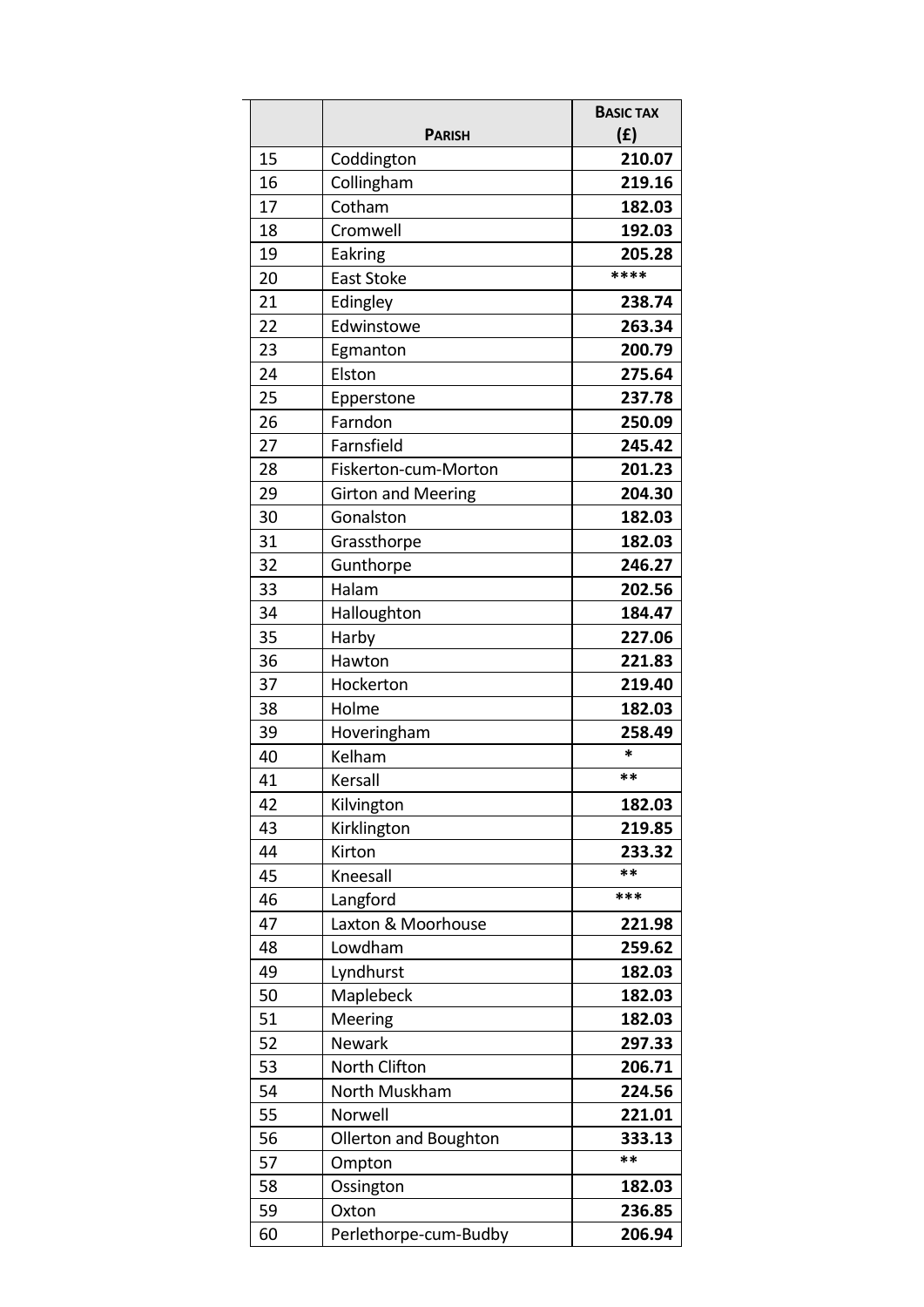|    |                        | <b>BASIC TAX</b> |
|----|------------------------|------------------|
|    | <b>PARISH</b>          | (f)              |
| 61 | Rainworth              | 215.99           |
| 62 | Rolleston              | 223.88           |
| 63 | Rufford                | 199.09           |
| 64 | South Clifton          | 201.97           |
| 65 | South Muskham          | 248.29           |
| 66 | South Scarle           | 235.98           |
| 67 | Southwell              | 264.96           |
| 68 | Spalford               | 182.03           |
| 69 | Staunton               | 182.03           |
| 70 | Staythorpe             | $\ast$           |
| 71 | Sutton-on-Trent        | 230.79           |
| 72 | Syerston               | 188.08           |
| 73 | Thorney                | 207.69           |
| 74 | Thorpe                 | ****             |
| 75 | Thurgarton             | 226.68           |
| 76 | Upton                  | 222.58           |
| 77 | Walesby                | 275.14           |
| 78 | Wellow                 | 213.72           |
| 79 | Weston                 | 212.97           |
| 80 | Wigsley                | 182.03           |
| 81 | Winkburn               | 182.03           |
| 82 | Winthorpe              | ***              |
| 83 | Fernwood               | 257.08           |
| 84 | <b>Kings Clipstone</b> | 259.82           |

### **PARISHES GROUPED FOR PRECEPT PURPOSES**

|      | <b>Parish</b>               | Basic Tax (£) |
|------|-----------------------------|---------------|
| *    | Averham, Kelham, Staythorpe | 196.90        |
| $**$ | Kneesall, Kersall, Ompton   | 198.52        |
| ***  | Winthorpe, Langford         | 208.66        |
| **** | East Stoke, Thorpe          | 214.66        |

being the amounts given by adding to the amount at 3(h) above the amounts of the special item or items (if any) relating to dwellings in those parts of the Council's area mentioned above divided in each case by the amount at 2(b) above, calculated by the Council, in accordance with Section 34(3) of the Act, as the basic amounts of its Council Tax for the year for dwellings in parts of its area including those parts to which one or more special items relate.

Recommendation 3(l) shows the basic level of tax for all property Bands in each parish, including parish charges where appropriate. This is shown on the following two pages.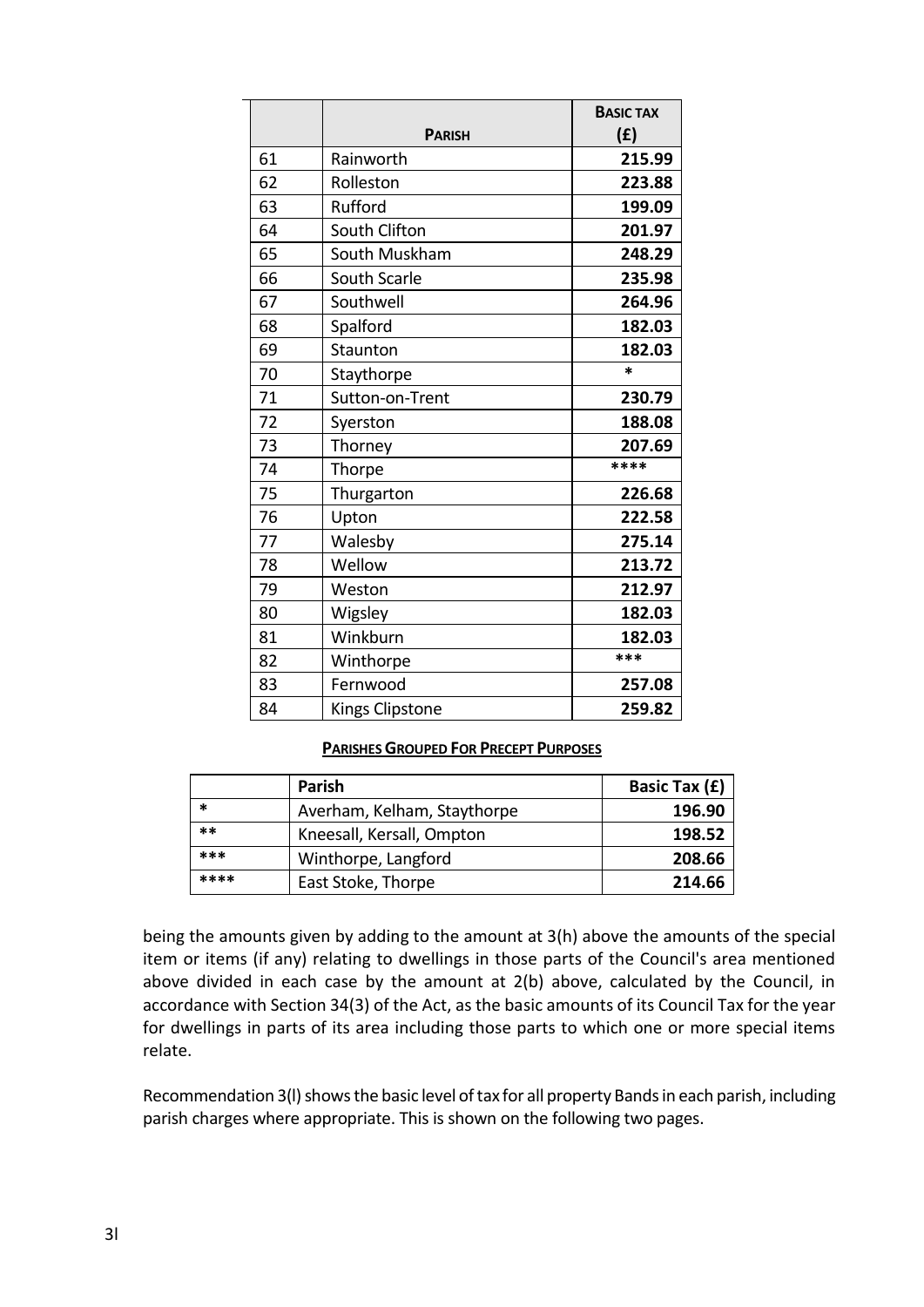| Part of the<br>Council's<br>area, being<br>the Parishes<br>of: | Band A | Band B | Band C | Band D | Band E | Band F | Band G | Band H |
|----------------------------------------------------------------|--------|--------|--------|--------|--------|--------|--------|--------|
|                                                                |        |        |        |        |        |        |        |        |

|                |                  | £      | £      | £      | £      | £      | £      | £      | £      |
|----------------|------------------|--------|--------|--------|--------|--------|--------|--------|--------|
| 1              | Alverton         | 121.35 | 141.58 | 161.80 | 182.03 | 222.48 | 262.93 | 303.38 | 364.06 |
| $\overline{2}$ | Averham          | *      | $\ast$ | $\ast$ | $\ast$ | *      | *      | $\ast$ | $\ast$ |
| 3              | <b>Balderton</b> | 190.61 | 222.37 | 254.14 | 285.91 | 349.45 | 412.98 | 476.52 | 571.82 |
|                | Barnby in        |        |        |        |        |        |        |        |        |
| 4              | the Willows      | 144.77 | 168.90 | 193.03 | 217.16 | 265.42 | 313.68 | 361.93 | 434.32 |
| 5              | Bathley          | 129.89 | 151.53 | 173.18 | 194.83 | 238.13 | 281.42 | 324.72 | 389.66 |
| 6              | Besthorpe        | 183.16 | 213.69 | 244.21 | 274.74 | 335.79 | 396.85 | 457.90 | 549.48 |
| $\overline{7}$ | Bilsthorpe       | 172.25 | 200.95 | 229.66 | 258.37 | 315.79 | 373.20 | 430.62 | 516.74 |
| 8              | Bleasby          | 152.99 | 178.49 | 203.99 | 229.49 | 280.49 | 331.49 | 382.48 | 458.98 |
| 9              | Blidworth        | 168.02 | 196.02 | 224.03 | 252.03 | 308.04 | 364.04 | 420.05 | 504.06 |
| 10             | <b>Bulcote</b>   | 154.25 | 179.96 | 205.67 | 231.38 | 282.8  | 334.22 | 385.63 | 462.76 |
|                | Carlton-on-      |        |        |        |        |        |        |        |        |
| 11             | Trent            | 144.87 | 169.01 | 193.16 | 217.30 | 265.59 | 313.88 | 362.17 | 434.60 |
| 12             | Caunton          | 141.01 | 164.51 | 188.01 | 211.51 | 258.51 | 305.51 | 352.52 | 423.02 |
| 13             | Caythorpe        | 140.14 | 163.50 | 186.85 | 210.21 | 256.92 | 303.64 | 350.35 | 420.42 |
| 14             | Clipstone        | 187.67 | 218.95 | 250.23 | 281.51 | 344.07 | 406.63 | 469.18 | 563.02 |
| 15             | Coddington       | 140.05 | 163.39 | 186.73 | 210.07 | 256.75 | 303.43 | 350.12 | 420.14 |
| 16             | Collingham       | 146.11 | 170.46 | 194.81 | 219.16 | 267.86 | 316.56 | 365.27 | 438.32 |
| 17             | Cotham           | 121.35 | 141.58 | 161.80 | 182.03 | 222.48 | 262.93 | 303.38 | 364.06 |
| 18             | Cromwell         | 128.02 | 149.36 | 170.69 | 192.03 | 234.70 | 277.38 | 320.05 | 384.06 |
| 19             | Eakring          | 136.85 | 159.66 | 182.47 | 205.28 | 250.90 | 296.52 | 342.13 | 410.56 |
| 20             | East Stoke       | ****   | ****   | ****   | ****   | ****   | ****   | ****   | ****   |
| 21             | Edingley         | 159.16 | 185.69 | 212.21 | 238.74 | 291.79 | 344.85 | 397.90 | 477.48 |
| 22             | Edwinstowe       | 175.56 | 204.82 | 234.08 | 263.34 | 321.86 | 380.38 | 438.90 | 526.68 |
| 23             | Egmanton         | 133.86 | 156.17 | 178.48 | 200.79 | 245.41 | 290.03 | 334.65 | 401.58 |
| 24             | Elston           | 183.76 | 214.39 | 245.01 | 275.64 | 336.89 | 398.15 | 459.40 | 551.28 |
| 25             | Epperstone       | 158.52 | 184.94 | 211.36 | 237.78 | 290.62 | 343.46 | 396.30 | 475.56 |
| 26             | Farndon          | 166.73 | 194.51 | 222.30 | 250.09 | 305.67 | 361.24 | 416.82 | 500.18 |
| 27             | Farnsfield       | 163.61 | 190.88 | 218.15 | 245.42 | 299.96 | 354.50 | 409.03 | 490.84 |
|                | Fiskerton-       |        |        |        |        |        |        |        |        |
| 28             | cum-Morton       | 134.15 | 156.51 | 178.87 | 201.23 | 245.95 | 290.67 | 335.38 | 402.46 |
| 29             | Girton           | 136.20 | 158.90 | 181.60 | 204.30 | 249.70 | 295.10 | 340.50 | 408.60 |
| 30             | Gonalston        | 121.35 | 141.58 | 161.80 | 182.03 | 222.48 | 262.93 | 303.38 | 364.06 |
| 31             | Grassthorpe      | 121.35 | 141.58 | 161.80 | 182.03 | 222.48 | 262.93 | 303.38 | 364.06 |
| 32             | Gunthorpe        | 164.18 | 191.54 | 218.91 | 246.27 | 301.00 | 355.72 | 410.45 | 492.54 |
| 33             | Halam            | 135.04 | 157.55 | 180.05 | 202.56 | 247.57 | 292.59 | 337.60 | 405.12 |
| 34             | Halloughton      | 122.98 | 143.48 | 163.97 | 184.47 | 225.46 | 266.46 | 307.45 | 368.94 |
| 35             | Harby            | 151.37 | 176.60 | 201.83 | 227.06 | 277.52 | 327.98 | 378.43 | 454.12 |
| 36             | Hawton           | 147.89 | 172.53 | 197.18 | 221.83 | 271.13 | 320.42 | 369.72 | 443.66 |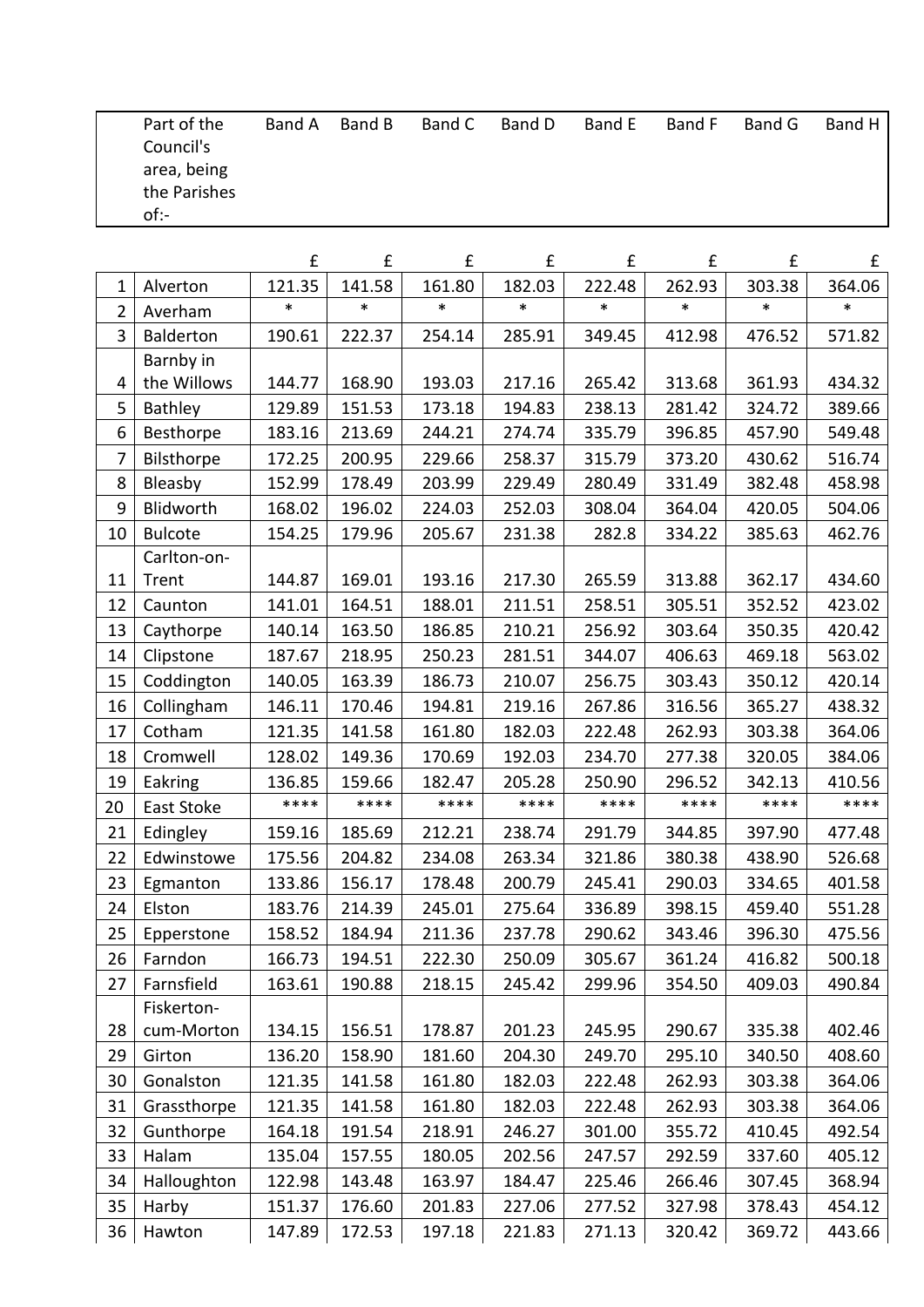| 37 | Hockerton                 | 146.27          | 170.64          | 195.02          | 219.40          | 268.16          | 316.91          | 365.67          | 438.80          |
|----|---------------------------|-----------------|-----------------|-----------------|-----------------|-----------------|-----------------|-----------------|-----------------|
| 38 | Holme                     | 121.35          | 141.58          | 161.80          | 182.03          | 222.48          | 262.93          | 303.38          | 364.06          |
| 39 | Hoveringham               | 172.33          | 201.05          | 229.77          | 258.49          | 315.93          | 373.37          | 430.82          | 516.98          |
| 40 | Kelham                    | $\ast$          | $\ast$          | $\ast$          | $\ast$          | $\ast$          | $\ast$          | $\ast$          | $\ast$          |
| 41 | Kersall                   | $***$           | $***$           | $***$           | $***$           | $***$           | $***$           | $***$           | $***$           |
| 42 | Kilvington                | 121.35          | 141.58          | 161.80          | 182.03          | 222.48          | 262.93          | 303.38          | 364.06          |
| 43 | Kirklington               | 146.57          | 170.99          | 195.42          | 219.85          | 268.71          | 317.56          | 366.42          | 439.70          |
| 44 | Kirton                    | 155.55          | 181.47          | 207.40          | 233.32          | 285.17          | 337.02          | 388.87          | 466.64          |
| 45 | Kneesall                  | $***$           | $***$           | $***$           | $***$           | $***$           | $***$           | $***$           | $***$           |
| 46 | Langford                  | ***             | ***             | $***$           | ***             | $***$           | ***             | $***$           | $***$           |
|    | Laxton &                  |                 |                 |                 |                 |                 |                 |                 |                 |
| 47 | Moorhouse                 | 147.99          | 172.65          | 197.32          | 221.98          | 271.31          | 320.64          | 369.97          | 443.96          |
| 48 | Lowdham                   | 173.08          | 201.93          | 230.77          | 259.62          | 317.31          | 375.01          | 432.70          | 519.24          |
| 49 | Lyndhurst                 | 121.35          | 141.58          | 161.80          | 182.03          | 222.48          | 262.93          | 303.38          | 364.06          |
| 50 | Maplebeck                 | 121.35          | 141.58          | 161.80          | 182.03          | 222.48          | 262.93          | 303.38          | 364.06          |
| 51 | Meering                   | 121.35          | 141.58          | 161.80          | 182.03          | 222.48          | 262.93          | 303.38          | 364.06          |
| 52 | Newark                    | 198.22          | 231.26          | 264.29          | 297.33          | 363.40          | 429.48          | 495.55          | 594.66          |
| 53 | North Clifton             | 137.81          | 160.77          | 183.74          | 206.71          | 252.65          | 298.58          | 344.52          | 413.42          |
|    | North                     |                 |                 |                 |                 |                 |                 |                 |                 |
| 54 | Muskham                   | 149.71          | 174.66          | 199.61          | 224.56          | 274.46          | 324.36          | 374.27          | 449.12          |
| 55 | Norwell                   | 147.34          | 171.90          | 196.45          | 221.01          | 270.12          | 319.24          | 368.35          | 442.02          |
|    | Ollerton and              |                 |                 |                 |                 |                 |                 |                 |                 |
| 56 | Boughton                  | 222.09<br>$***$ | 259.10<br>$***$ | 296.12<br>$***$ | 333.13<br>$***$ | 407.16<br>$***$ | 481.19<br>$***$ | 555.22<br>$***$ | 666.26<br>$***$ |
| 57 | Ompton                    |                 |                 |                 |                 |                 |                 |                 |                 |
| 58 | Ossington                 | 121.35          | 141.58          | 161.80          | 182.03          | 222.48          | 262.93          | 303.38          | 364.06          |
| 59 | Oxton                     | 157.90          | 184.22          | 210.53          | 236.85          | 289.48          | 342.12          | 394.75          | 473.70          |
| 60 | Perlethorpe-<br>cum-Budby | 137.96          | 160.95          | 183.95          | 206.94          | 252.93          | 298.91          | 344.90          | 413.88          |
| 61 | Rainworth                 | 143.99          | 167.99          | 191.99          | 215.99          | 263.99          | 311.99          | 359.98          | 431.98          |
| 62 | Rolleston                 | 149.25          | 174.13          | 199.00          | 223.88          | 273.63          | 323.38          | 373.13          | 447.76          |
| 63 | Rufford                   | 132.73          | 154.85          | 176.97          | 199.09          | 243.33          | 287.57          | 331.82          | 398.18          |
| 64 | South Clifton             | 134.65          | 157.09          | 179.53          | 201.97          | 246.85          | 291.73          | 336.62          | 403.94          |
|    | South                     |                 |                 |                 |                 |                 |                 |                 |                 |
| 65 | Muskham                   | 165.53          | 193.11          | 220.70          | 248.29          | 303.47          | 358.64          | 413.82          | 496.58          |
| 66 | South Scarle              | 157.32          | 183.54          | 209.76          | 235.98          | 288.42          | 340.86          | 393.30          | 471.96          |
| 67 | Southwell                 | 176.64          | 206.08          | 235.52          | 264.96          | 323.84          | 382.72          | 441.60          | 529.92          |
| 68 | Spalford                  | 121.35          | 141.58          | 161.80          | 182.03          | 222.48          | 262.93          | 303.38          | 364.06          |
| 69 | Staunton                  | 121.35          | 141.58          | 161.80          | 182.03          | 222.48          | 262.93          | 303.38          | 364.06          |
| 70 | Staythorpe                | *               | $\ast$          | $\ast$          | $\ast$          | $\ast$          | $\ast$          | $\ast$          | *               |
|    | Sutton-on-                |                 |                 |                 |                 |                 |                 |                 |                 |
| 71 | Trent                     | 153.86          | 179.50          | 205.15          | 230.79          | 282.08          | 333.36          | 384.65          | 461.58          |
| 72 | Syerston                  | 125.39          | 146.28          | 167.18          | 188.08          | 229.88          | 271.67          | 313.47          | 376.16          |
| 73 | Thorney                   | 138.46          | 161.54          | 184.61          | 207.69          | 253.84          | 300.00          | 346.15          | 415.38          |
| 74 | Thorpe                    | ****            | ****            | ****            | ****            | ****            | ****            | ****            | ****            |
| 75 | Thurgarton                | 151.12          | 176.31          | 201.49          | 226.68          | 277.05          | 327.43          | 377.80          | 453.36          |
| 76 | Upton                     | 148.39          | 173.12          | 197.85          | 222.58          | 272.04          | 321.50          | 370.97          | 445.16          |
| 77 | Walesby                   | 183.43          | 214.00          | 244.57          | 275.14          | 336.28          | 397.42          | 458.57          | 550.28          |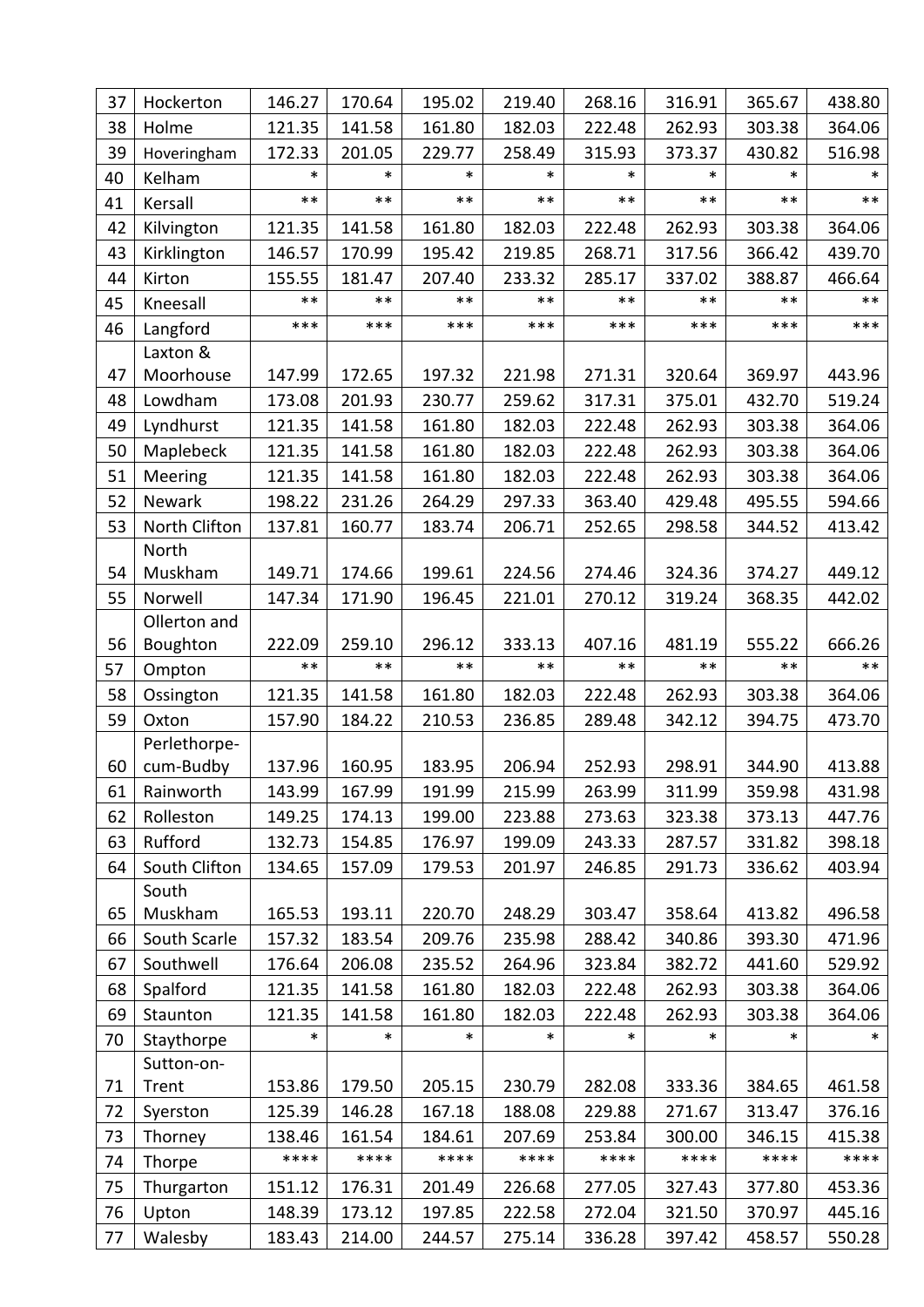| 78 | Wellow    | 142.48 | 166.23 | 189.97 | 213.72 | 261.21 | 308.71 | 356.20 | 427.44 |
|----|-----------|--------|--------|--------|--------|--------|--------|--------|--------|
| 79 | Weston    | 141.98 | 165.64 | 189.31 | 212.97 | 260.30 | 307.62 | 354.95 | 425.94 |
| 80 | Wigsley   | 121.35 | 141.58 | 161.80 | 182.03 | 222.48 | 262.93 | 303.38 | 364.06 |
| 81 | Winkburn  | 121.35 | 141.58 | 161.80 | 182.03 | 222.48 | 262.93 | 303.38 | 364.06 |
| 82 | Winthorpe | ***    | ***    | ***    | ***    | ***    | ***    | ***    | ***    |
| 83 | Fernwood  |        |        |        |        |        |        |        |        |
|    |           | 171.39 | 199.95 | 228.52 | 257.08 | 314.21 | 371.34 | 428.47 | 514.16 |
| 84 | Kings     |        |        |        |        |        |        |        |        |
|    | Clipstone | 173.21 | 202.08 | 230.95 | 259.82 | 317.56 | 375.30 | 433.03 | 519.64 |

Parishes joint for Precept purposes

|        | Averham,    |        |        |        |        |        |        |        |        |
|--------|-------------|--------|--------|--------|--------|--------|--------|--------|--------|
|        | Kelham,     |        |        |        |        |        |        |        |        |
| $\ast$ | Staythorpe  | 131.27 | 153.14 | 175.02 | 196.90 | 240.66 | 284.41 | 328.17 | 393.80 |
|        | Kneesall,   |        |        |        |        |        |        |        |        |
|        | Kersall,    |        |        |        |        |        |        |        |        |
| $***$  | Ompton      | 132.35 | 154.40 | 176.46 | 198.52 | 242.64 | 286.75 | 330.87 | 397.04 |
|        | Winthorpe,  |        |        |        |        |        |        |        |        |
| ***    | Langford    | 139.11 | 162.29 | 185.48 | 208.66 | 255.03 | 301.40 | 347.77 | 417.32 |
| $***$  | East Stoke, |        |        |        |        |        |        |        |        |
| $\ast$ | Thorpe      | 143.11 | 166.96 | 190.81 | 214.66 | 262.36 | 310.06 | 357.77 | 429.32 |

being the amounts given by multiplying the amounts at 3(i) above by the number which, in the proportion set out in Section 5(1) of the Act, is applicable to dwellings listed in a particular valuation band divided by the number which in that proportion is applicable to dwellings listed in valuation band D, calculated by the Council, in accordance with Section 36(1) of the Act, as the amounts to be taken into account for the year in respect of categories of dwellings listed in different valuation bands.

4. it be noted for the year 2021/2022 that the Nottinghamshire County Council has stated the following amounts in precepts issued to the Council, in accordance with Section 40 of the Local Government Finance Act 1992, for each of the categories of dwellings shown below;

| Band A   | Band B   | Band C   | Band D   | <b>Band E</b> | <b>Band F</b> | Band G   | Band H   |
|----------|----------|----------|----------|---------------|---------------|----------|----------|
|          |          |          |          |               |               |          |          |
| 1,053.90 | 1,229.55 | 1,405.20 | 1,580.85 | 1,932.15      | 2,283.45      | 2,634.75 | 3,161.70 |

5. it be noted for the year 2021/2022 that the Nottinghamshire Police and Crime Commissioner has stated the following amounts in precepts issued to the Council in accordance with Section 40 of the Local Government Finance Act 1992, for each of the categories of dwellings shown below;

| Band A | Band B | Band C | Band D | <b>Band E</b> | <b>Band F</b> | Band G | Band H |
|--------|--------|--------|--------|---------------|---------------|--------|--------|
|        |        |        |        |               |               |        |        |
| 162.84 | 189.98 | 217 12 | 244.26 | 298.54        | 352.82        | 407.10 | 488.52 |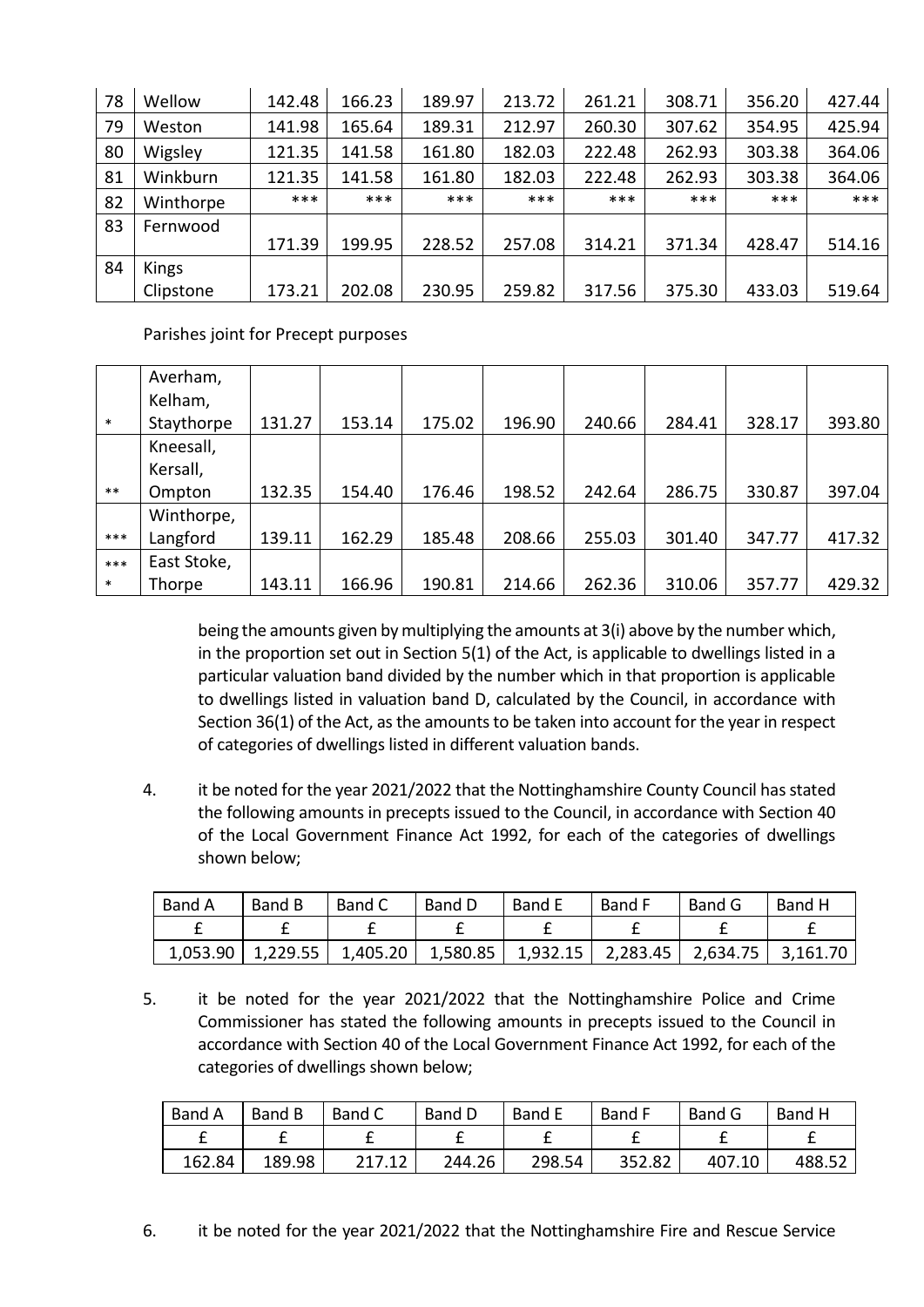has proposed the following amounts in precepts issued to the Council in accordance with Section 40 of the Local Government Finance Act 1992, for each of the categories of dwellings shown below; and

| Band A | Band B | Band C | Band D | Band E | Band F | Band G | Band H |
|--------|--------|--------|--------|--------|--------|--------|--------|
|        |        |        |        |        |        |        |        |
| 55.30  | 64.52  | 73.73  | 82.95  | 101.38 | 119.82 | 138.25 | 165.90 |

7. having calculated the aggregate in each case of the amounts at 3(i) and 4, 5 and 6 above, the Council, in accordance with Section 30(2) of the Local Government Finance Act 1992, hereby sets the following amounts as the amount of Council Tax for the year 2021/2022 for each of the categories of dwellings shown on the following pages:

| Recommendation 7                            |        |  |                                           |  |        |        |
|---------------------------------------------|--------|--|-------------------------------------------|--|--------|--------|
| Part of the<br>Council's area,<br>being the | Band A |  | Band B Band C <b>Band D</b> Band E Band F |  | Band G | Band H |
| Parishes of:-                               |        |  |                                           |  |        |        |

|                |                  | £        | £        | £        | £        | £        | £        | £        | £        |
|----------------|------------------|----------|----------|----------|----------|----------|----------|----------|----------|
| $\mathbf{1}$   | Alverton         | 1,393.39 | 1,625.63 | 1,857.85 | 2,090.09 | 2,554.55 | 3,019.02 | 3,483.48 | 4,180.18 |
| $\overline{2}$ | Averham          | 1,403.31 | 1,637.19 | 1,871.07 | 2,104.96 | 2,572.73 | 3,040.50 | 3,508.27 | 4,209.92 |
| 3              | Balderton        | 1,462.65 | 1,706.42 | 1,950.19 | 2,193.97 | 2,681.52 | 3,169.07 | 3,656.62 | 4,387.94 |
|                | Barnby in the    |          |          |          |          |          |          |          |          |
| 4              | Willows          | 1,416.81 | 1,652.95 | 1,889.08 | 2,125.22 | 2,597.49 | 3,069.77 | 3,542.03 | 4,250.44 |
| 5              | Bathley          | 1,401.93 | 1,635.58 | 1,869.23 | 2,102.89 | 2,570.20 | 3,037.51 | 3,504.82 | 4,205.78 |
| 6              | Besthorpe        | 1,455.20 | 1,697.74 | 1,940.26 | 2,182.80 | 2,667.86 | 3,152.94 | 3,638.00 | 4,365.60 |
| 7              | Bilsthorpe       | 1,444.29 | 1,685.00 | 1,925.71 | 2,166.43 | 2,647.86 | 3,129.29 | 3,610.72 | 4,332.86 |
| 8              | Bleasby          | 1,425.03 | 1,662.54 | 1,900.04 | 2,137.55 | 2,612.56 | 3,087.58 | 3,562.58 | 4,275.10 |
| 9              | Blidworth        | 1,440.06 | 1,680.07 | 1,920.08 | 2,160.09 | 2,640.11 | 3,120.13 | 3,600.15 | 4,320.18 |
| 10             | <b>Bulcote</b>   | 1,426.29 | 1,664.01 | 1,901.72 | 2,139.44 | 2,614.87 | 3,090.31 | 3,565.73 | 4,278.88 |
| 11             | Carlton-on-Trent | 1,416.91 | 1,653.06 | 1,889.21 | 2,125.36 | 2,597.66 | 3,069.97 | 3,542.27 | 4,250.72 |
| 12             | Caunton          | 1,413.05 | 1,648.56 | 1,884.06 | 2,119.57 | 2,590.58 | 3,061.60 | 3,532.62 | 4,239.14 |
| 13             | Caythorpe        | 1,412.18 | 1,647.55 | 1,882.90 | 2,118.27 | 2,588.99 | 3,059.73 | 3,530.45 | 4,236.54 |
| 14             | Clipstone        | 1,459.71 | 1,703.00 | 1,946.28 | 2,189.57 | 2,676.14 | 3,162.72 | 3,649.28 | 4,379.14 |
| 15             | Coddington       | 1,412.09 | 1,647.44 | 1,882.78 | 2,118.13 | 2,588.82 | 3,059.52 | 3,530.22 | 4,236.26 |
| 16             | Collingham       | 1,418.15 | 1,654.51 | 1,890.86 | 2,127.22 | 2,599.93 | 3,072.65 | 3,545.37 | 4,254.44 |
| 17             | Cotham           | 1,393.39 | 1,625.63 | 1,857.85 | 2,090.09 | 2,554.55 | 3,019.02 | 3,483.48 | 4,180.18 |
| 18             | Cromwell         | 1,400.06 | 1,633.41 | 1,866.74 | 2,100.09 | 2,566.77 | 3,033.47 | 3,500.15 | 4,200.18 |
| 19             | Eakring          | 1,408.89 | 1,643.71 | 1,878.52 | 2,113.34 | 2,582.97 | 3,052.61 | 3,522.23 | 4,226.68 |
| 20             | East Stoke       | 1,415.15 | 1,651.01 | 1,886.86 | 2,122.72 | 2,594.43 | 3,066.15 | 3,537.87 | 4,245.44 |
| 21             | Edingley         | 1,431.20 | 1,669.74 | 1,908.26 | 2,146.80 | 2,623.86 | 3,100.94 | 3,578.00 | 4,293.60 |
| 22             | Edwinstowe       | 1,447.60 | 1,688.87 | 1,930.13 | 2,171.40 | 2,653.93 | 3,136.47 | 3,619.00 | 4,342.80 |
| 23             | Egmanton         | 1,405.90 | 1,640.22 | 1,874.53 | 2,108.85 | 2,577.48 | 3,046.12 | 3,514.75 | 4,217.70 |
| 24             | Elston           | 1,455.80 | 1,698.44 | 1,941.06 | 2,183.70 | 2,668.96 | 3,154.24 | 3,639.50 | 4,367.40 |
| 25             | Epperstone       | 1,430.56 | 1,668.99 | 1,907.41 | 2,145.84 | 2,622.69 | 3,099.55 | 3,576.40 | 4,291.68 |
| 26             | Farndon          | 1,438.77 | 1,678.56 | 1,918.35 | 2,158.15 | 2,637.74 | 3,117.33 | 3,596.92 | 4,316.30 |
| 27             | Farnsfield       | 1,435.65 | 1,674.93 | 1,914.20 | 2,153.48 | 2,632.03 | 3,110.59 | 3,589.13 | 4,306.96 |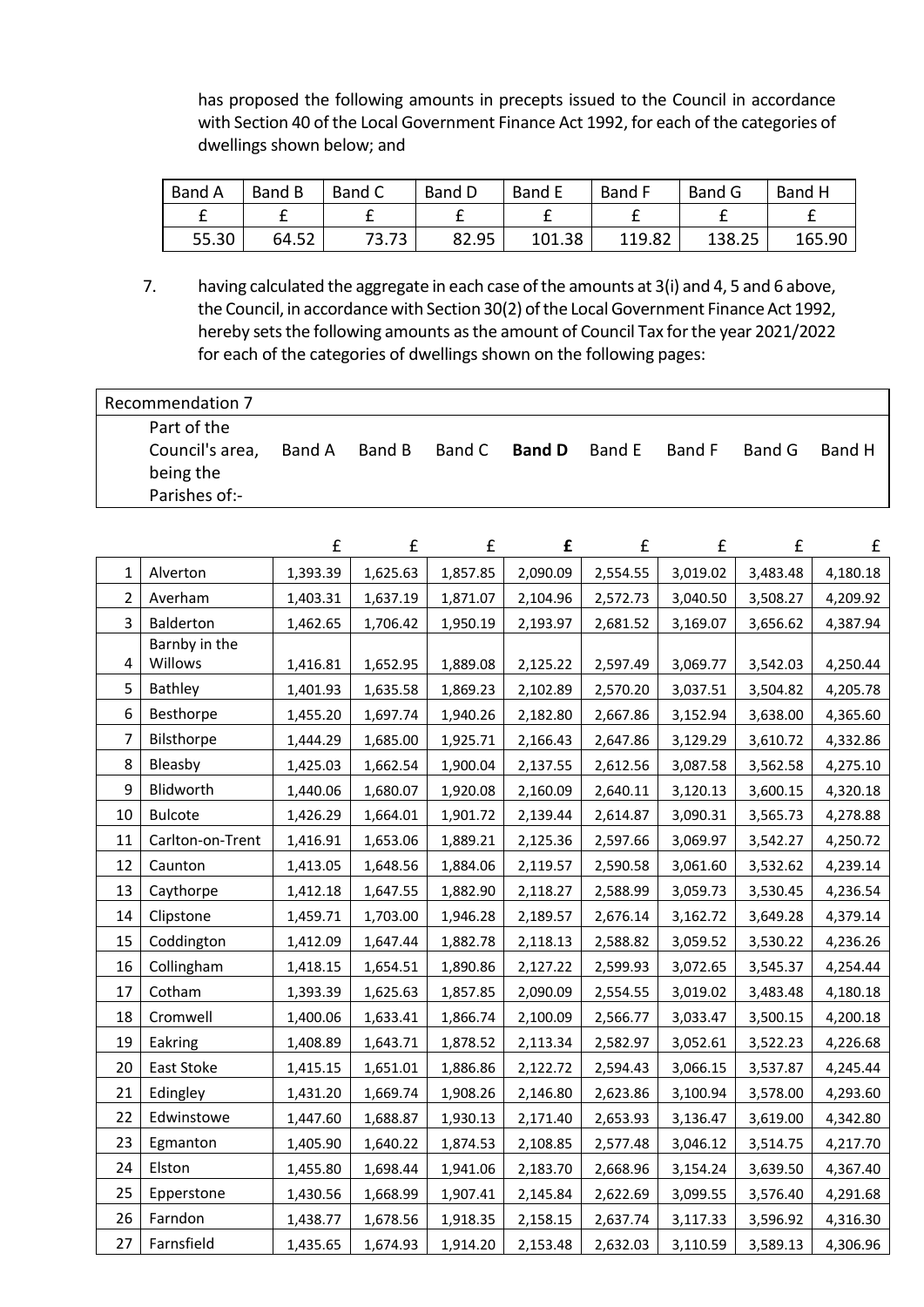|          | Fiskerton-cum-            |                      |                      |                      |                      |                      |                      |                      |                      |
|----------|---------------------------|----------------------|----------------------|----------------------|----------------------|----------------------|----------------------|----------------------|----------------------|
| 28       | Morton                    | 1,406.19             | 1,640.56             | 1,874.92             | 2,109.29             | 2,578.02             | 3,046.76             | 3,515.48             | 4,218.58             |
| 29       | Girton                    | 1,408.24             | 1,642.95             | 1,877.65             | 2,112.36             | 2,581.77             | 3,051.19             | 3,520.60             | 4,224.72             |
| 30       | Gonalston                 | 1,393.39             | 1,625.63             | 1,857.85             | 2,090.09             | 2,554.55             | 3,019.02             | 3,483.48             | 4,180.18             |
| 31       | Grassthorpe               | 1,393.39             | 1,625.63             | 1,857.85             | 2,090.09             | 2,554.55             | 3,019.02             | 3,483.48             | 4,180.18             |
| 32       | Gunthorpe                 | 1,436.22             | 1,675.59             | 1,914.96             | 2,154.33             | 2,633.07             | 3,111.81             | 3,590.55             | 4,308.66             |
| 33       | Halam                     | 1,407.08             | 1,641.60             | 1,876.10             | 2,110.62             | 2,579.64             | 3,048.68             | 3,517.70             | 4,221.24             |
| 34       | Halloughton               | 1,395.02             | 1,627.53             | 1,860.02             | 2,092.53             | 2,557.53             | 3,022.55             | 3,487.55             | 4,185.06             |
| 35       | Harby                     | 1,423.41             | 1,660.65             | 1,897.88             | 2,135.12             | 2,609.59             | 3,084.07             | 3,558.53             | 4,270.24             |
| 36       | Hawton                    | 1,419.93             | 1,656.58             | 1,893.23             | 2,129.89             | 2,603.20             | 3,076.51             | 3,549.82             | 4,259.78             |
| 37       | Hockerton                 | 1,418.31             | 1,654.69             | 1,891.07             | 2,127.46             | 2,600.23             | 3,073.00             | 3,545.77             | 4,254.92             |
| 38       | Holme                     | 1,393.39             | 1,625.63             | 1,857.85             | 2,090.09             | 2,554.55             | 3,019.02             | 3,483.48             | 4,180.18             |
| 39       | Hoveringham               | 1,444.37             | 1,685.10             | 1,925.82             | 2,166.55             | 2,648.00             | 3,129.46             | 3,610.92             | 4,333.10             |
| 40       | Kelham                    | 1,403.31             | 1,637.19             | 1,871.07             | 2,104.96             | 2,572.73             | 3,040.50             | 3,508.27             | 4,209.92             |
| 41       | Kersall                   | 1,404.39             | 1,638.45             | 1,872.51             | 2,106.58             | 2,574.71             | 3,042.84             | 3,510.97             | 4,213.16             |
| 42       | Kilvington                | 1,393.39             | 1,625.63             | 1,857.85             | 2,090.09             | 2,554.55             | 3,019.02             | 3,483.48             | 4,180.18             |
| 43       | Kirklington               | 1,418.61             | 1,655.04             | 1,891.47             | 2,127.91             | 2,600.78             | 3,073.65             | 3,546.52             | 4,255.82             |
| 44       | Kirton                    | 1,427.59             | 1,665.52             | 1,903.45             | 2,141.38             | 2,617.24             | 3,093.11             | 3,568.97             | 4,282.76             |
| 45       | Kneesall                  | 1,404.39             | 1,638.45             | 1,872.51             | 2,106.58             | 2,574.71             | 3,042.84             | 3,510.97             | 4,213.16             |
| 46       | Langford                  | 1,411.15             | 1,646.34             | 1,881.53             | 2,116.72             | 2,587.10             | 3,057.49             | 3,527.87             | 4,233.44             |
|          | Laxton &                  |                      |                      |                      |                      |                      |                      |                      |                      |
| 47<br>48 | Moorhouse<br>Lowdham      | 1,420.03             | 1,656.70             | 1,893.37             | 2,130.04             | 2,603.38             | 3,076.73             | 3,550.07             | 4,260.08             |
| 49       | Lyndhurst                 | 1,445.12<br>1,393.39 | 1,685.98<br>1,625.63 | 1,926.82<br>1,857.85 | 2,167.68<br>2,090.09 | 2,649.38<br>2,554.55 | 3,131.10<br>3,019.02 | 3,612.80<br>3,483.48 | 4,335.36<br>4,180.18 |
| 50       | Maplebeck                 | 1,393.39             | 1,625.63             | 1,857.85             | 2,090.09             | 2,554.55             | 3,019.02             | 3,483.48             | 4,180.18             |
| 51       | Meering                   | 1,393.39             | 1,625.63             | 1,857.85             | 2,090.09             | 2,554.55             | 3,019.02             | 3,483.48             | 4,180.18             |
| 52       | Newark                    | 1,470.26             | 1,715.31             | 1,960.34             | 2,205.39             | 2,695.47             | 3,185.57             | 3,675.65             | 4,410.78             |
| 53       | North Clifton             | 1,409.85             | 1,644.82             | 1,879.79             | 2,114.77             | 2,584.72             | 3,054.67             | 3,524.62             | 4,229.54             |
| 54       | North Muskham             | 1,421.75             | 1,658.71             | 1,895.66             | 2,132.62             | 2,606.53             | 3,080.45             | 3,554.37             | 4,265.24             |
| 55       | Norwell                   | 1,419.38             | 1,655.95             | 1,892.50             | 2,129.07             | 2,602.19             | 3,075.33             | 3,548.45             | 4,258.14             |
|          | Ollerton and              |                      |                      |                      |                      |                      |                      |                      |                      |
| 56       | Boughton                  | 1,494.13             | 1,743.15             | 1,992.17             | 2,241.19             | 2,739.23             | 3,237.28             | 3,735.32             | 4,482.38             |
| 57       | Ompton                    | 1,404.39             | 1,638.45             | 1,872.51             | 2,106.58             | 2,574.71             | 3,042.84             | 3,510.97             | 4,213.16             |
| 58       | Ossington                 | 1,393.39             | 1,625.63             | 1,857.85             | 2,090.09             | 2,554.55             | 3,019.02             | 3,483.48             | 4,180.18             |
| 59       | Oxton                     | 1,429.94             | 1,668.27             | 1,906.58             | 2,144.91             | 2,621.55             | 3,098.21             | 3,574.85             | 4,289.82             |
| 60       | Perlethorpe-<br>cum-Budby | 1,410.00             | 1,645.00             | 1,880.00             | 2,115.00             | 2,585.00             | 3,055.00             | 3,525.00             | 4,230.00             |
| 61       | Rainworth                 | 1,416.03             | 1,652.04             | 1,888.04             | 2,124.05             | 2,596.06             | 3,068.08             | 3,540.08             | 4,248.10             |
| 62       | Rolleston                 | 1,421.29             | 1,658.18             | 1,895.05             | 2,131.94             | 2,605.70             | 3,079.47             | 3,553.23             | 4,263.88             |
| 63       | Rufford                   | 1,404.77             | 1,638.90             | 1,873.02             | 2,107.15             | 2,575.40             | 3,043.66             | 3,511.92             | 4,214.30             |
| 64       | South Clifton             | 1,406.69             | 1,641.14             | 1,875.58             | 2,110.03             | 2,578.92             | 3,047.82             | 3,516.72             | 4,220.06             |
| 65       | South Muskham             | 1,437.57             | 1,677.16             | 1,916.75             | 2,156.35             | 2,635.54             | 3,114.73             | 3,593.92             | 4,312.70             |
| 66       | South Scarle              | 1,429.36             | 1,667.59             | 1,905.81             | 2,144.04             | 2,620.49             | 3,096.95             | 3,573.40             | 4,288.08             |
| 67       | Southwell                 | 1,448.68             | 1,690.13             | 1,931.57             | 2,173.02             | 2,655.91             | 3,138.81             | 3,621.70             | 4,346.04             |
| 68       | Spalford                  | 1,393.39             | 1,625.63             | 1,857.85             | 2,090.09             | 2,554.55             | 3,019.02             | 3,483.48             | 4,180.18             |
| 69       | Staunton                  | 1,393.39             | 1,625.63             | 1,857.85             | 2,090.09             | 2,554.55             | 3,019.02             | 3,483.48             | 4,180.18             |
| 70       | Staythorpe                | 1,403.31             | 1,637.19             | 1,871.07             | 2,104.96             | 2,572.73             | 3,040.50             | 3,508.27             | 4,209.92             |
| 71       | Sutton-on-Trent           | 1,425.90             | 1,663.55             | 1,901.20             | 2,138.85             | 2,614.15             | 3,089.45             | 3,564.75             | 4,277.70             |